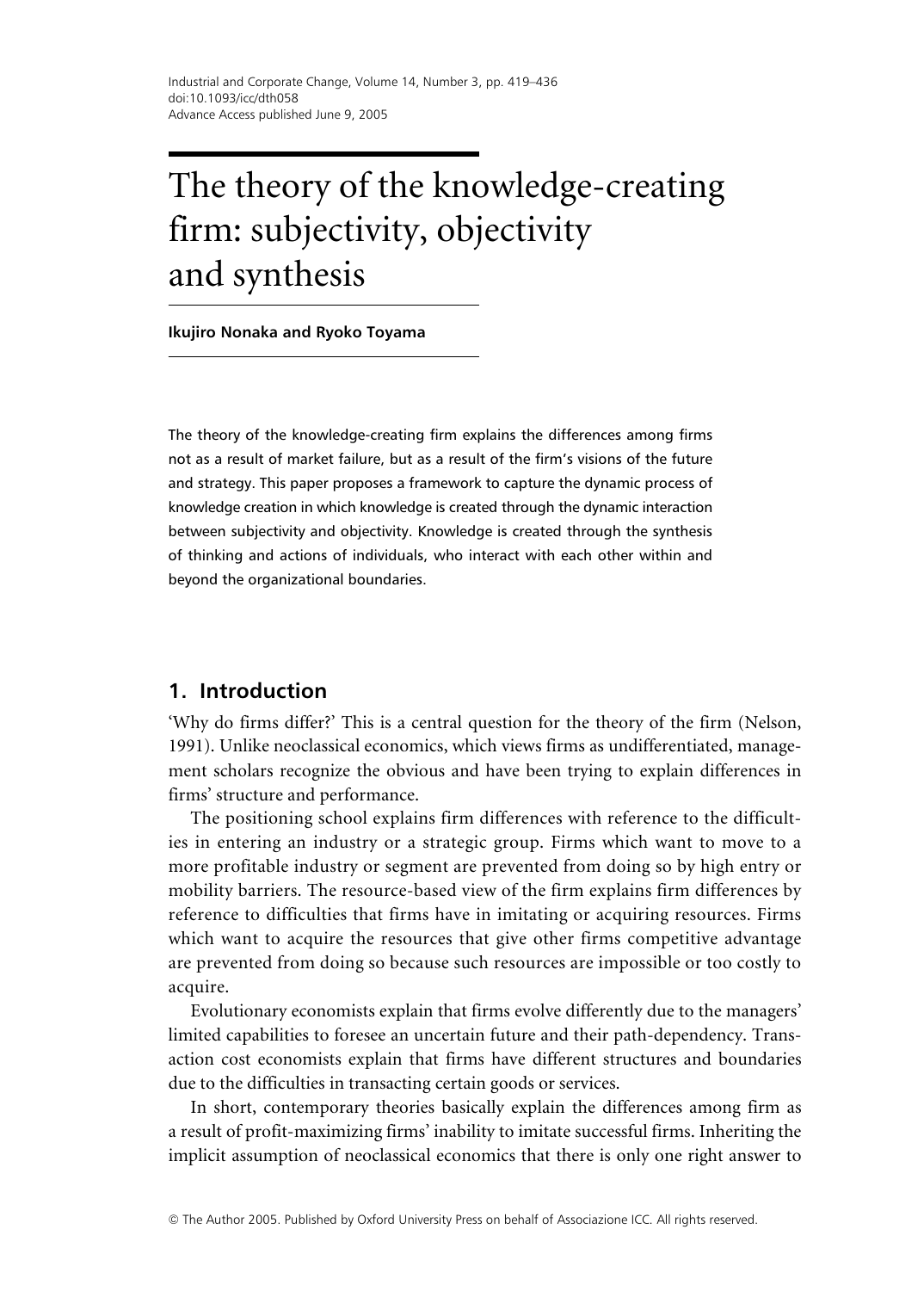solve the problem of profit maximization, such differences among firms are viewed as market imperfections that should be competed away unless blocked by barriers, high cost or limited capabilities of managers.

However, profits are not necessarily the sole purpose of a firm. If we ask managers why their firms exist, their answer would probably differ from 'to maximize profit'. 'Making a good car' is certainly a way to maximize a profit, but it is also the goal itself—the reason to exist—for Honda. Put simply, firms differ because they want and strive to differ. They evolve differently because they envision different futures, which are based on their own dreams and ideals, and also because they adopt different strategies and structures to realize such futures. Even if they have the same goal, it does not necessarily mean that there is only one best solution to achieve it. A 'good car' probably means something different to Toyota than it does to Honda, and their ways of making a good car are also different from each other.

This means that in order to explain why firms differ we have to deal with the subjective elements of management, such as management vision, the firm's value system, and the commitment of employees. This position is well recognized by business historians like Alfred Chandler (1977). However, many management scientists have avoided dealing with the subjectivity of humans. The pursuit of good science requires one to exclude subjectivity in the search for objective 'facts' and universal rules concerning how these facts are connected. For example, Simon (1945) insisted that factual premises have to be separated from value premises for management to become science. However, as Flyvbjerg (2001) argued, social science is fundamentally different from natural science in terms of its need to deal with the issues of subjectivity, such as values, contexts and power. Since humans are both objects and subjects of research at the same time, research in social science cannot be free from subjective factors.

Another assumption imbedded in the neoclassical theory of the firm is the view of the firm as a passive entity which merely adapts to the environment and never tries to shape it (Teece, 2003). A firm is viewed as a static information processing machine that takes and processes information from the environment to set output levels. However, in the view of the firm as a knowledge-creating entity, a firm is a dynamic entity which actively interacts with its environment, and reshapes the environment, and even itself, through the process of knowledge creation.

This paper is an attempt to establish the theory of knowledge-creating firms to explain the complex process of knowledge being created organizationally. Based on epistemology (how to know) and ontology (what one exists for), the theory tries to incorporate subjectivity issues such as values, contexts and power, and capture dynamic processes of knowledge creation through the interaction of subjectivities and objectivities to both shape and be shaped by the business environment.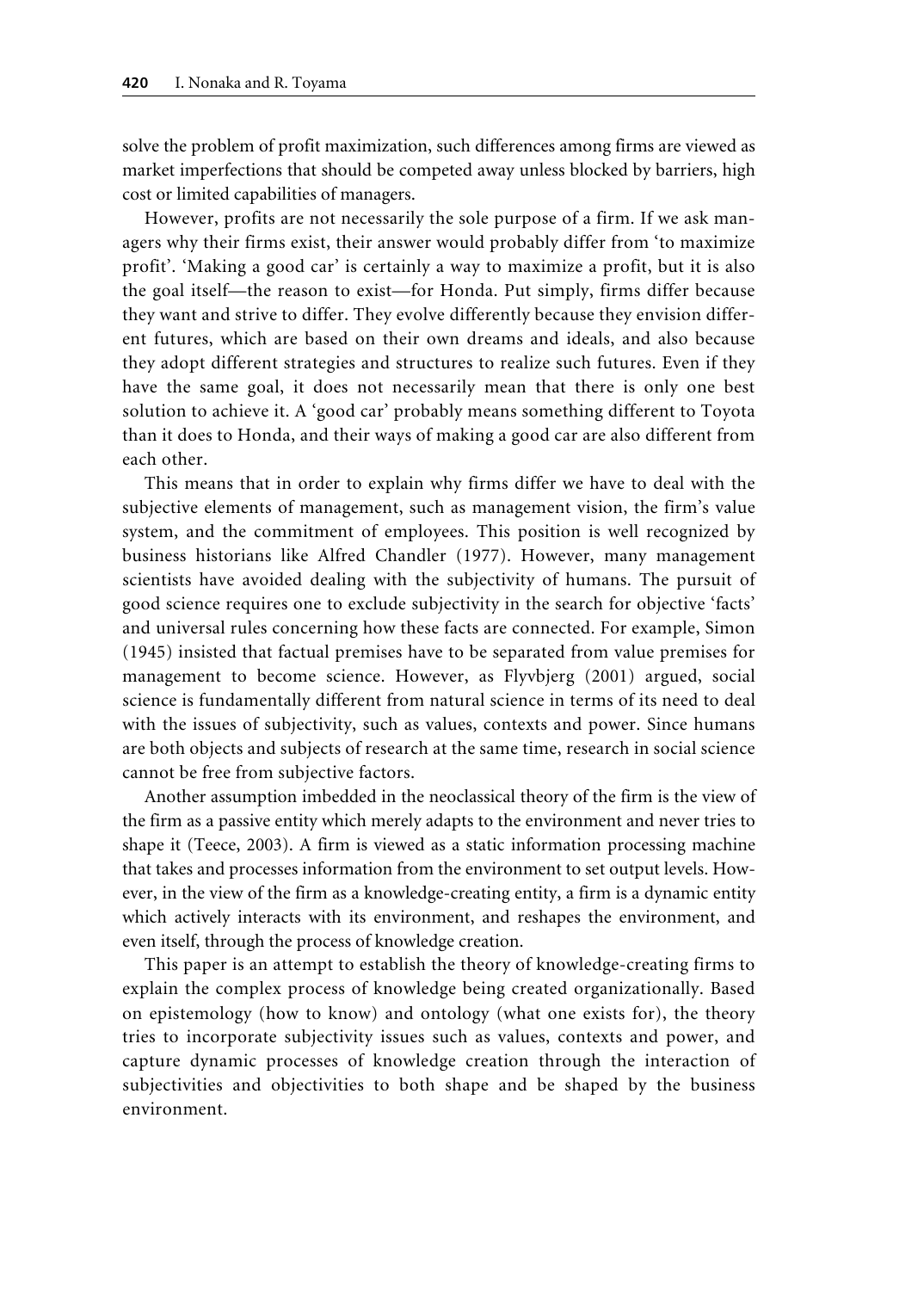# **2. The knowledge-based theory of the firm**

## *2.1 A basic view of human beings*

In neoclassical economic theory, the employees of a firm are generally undifferentiated and do not have specific knowledge. The firm is viewed as an information-processing machine to overcome the bounded rationality of human beings. Hence, for those who manage and research such a machine, human subjectivity is a noise to be carefully excluded. However, if we view the firm as an entity to create knowledge, we have to deal with the issues of human subjectivity.

In the long tradition of Western epistemology, knowledge has been defined as 'justified true belief'. Such definition gives us an impression that knowledge is something objective, absolute and context-free. However, it is humans who hold and justify beliefs. Knowledge cannot exist without human subjectivities and the contexts that surround humans. 'Truth' differs according to who we are (values) and from where we look at it (context). In organizational knowledge creation, it is such differences in human subjectivities that help create new knowledge.

The differences in subjectivities here mean the differences in how we view the world. For example, when i-mode service (the internet service via cellular phones developed at NTT DoCoMo) was conceived, it was at first viewed as just 'another way to use a cellular phone' to increase revenues for phone companies as the existing voice transmission service entered the low growth period. However, the 'outsiders' who were recruited to develop the service viewed it differently. Matsunaga, a former magazine editor, viewed it as 'something interesting, something that young people can enjoy when they have a bit of time'. Natsuno, a former internet business entrepreneur, viewed it as 'internet access via mobile phones'. By synthesizing these different views, i-mode service evolved into something totally different from a 'useful information service for business people', in terms of the price, the contents it provides and the relationships with the content providers.

Knowledge-based theories of the firm view humans not as replaceable parts of a machine but as beings that differ from each other; and beings not satisfied with the current situation transcend themselves to pursue new goals. Humans are purposeful beings who will act to realize their dreams and ideals—and these are beyond mere preferences (Rescher, 2003). They transform themselves and the environment that surrounds them by questioning their own existence. Instead of being static, human nature and action evolves through environmental dialectics (Heidegger, 1962 [1927]; Merleau-Ponty, 1962). An individual transcends himself or herself through knowledge creation (Nonaka *et al*., 2000; Nonaka and Toyama, 2003). In the organizational knowledge-creating process, individuals interact with each other to transcend their own boundaries, and as a result, change themselves, others, the organization and the environment.

Viewing individuals as actively creating knowledge may resemble philosophical idealism. However, recent developments in brain science explain that the essence of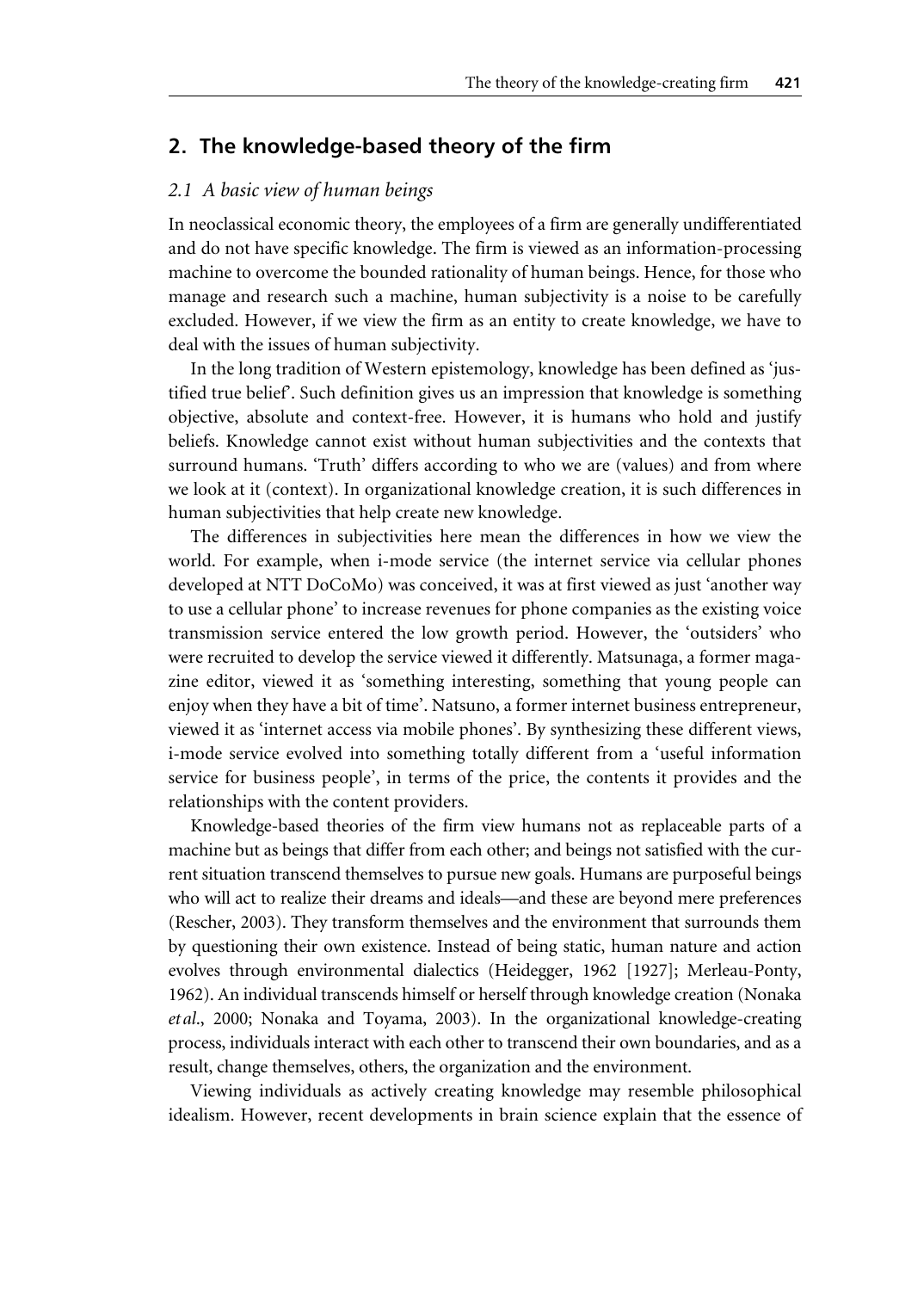human brain activities is not in its passive processing of stimuli from the outside world, but in the active creation of contexts (Mogi, 2003). In management science, Drucker (1993) emphasizes the importance of one's own initiative for the productivity of knowledge workers. Maister (2000) empirically found a positive relationship between financial results and the ability of knowledge workers to make choices, and perceived that the workers are in control of their own destiny.

# *2.2 Organizational knowledge creation: the synthesis of subjectivity and objectivity*

The knowledge-creating theory advanced here is rooted in the belief that knowledge inherently includes human values and ideals. The knowledge creation process cannot be captured solely as a normative causal model because human values and ideals are subjective and the concept of truth depends on values, ideals and contexts. 'Truth' becomes a truth through social interactions, instead of existing somewhere to be discovered. Unlike traditional views of knowledge, the knowledge-creating theory does not treat knowledge as something absolute and infallible. The particular truth can be claimed to be incomplete just as any current state of knowledge is fallible and influenced by subjective factors such as ideologies, values and interests of collectives. However, our review of knowledge-creating theory does not view knowledge as being solely subjective either. If knowledge stays within one's subjective world, it can expand only so far since there is a limit to the world one can see or experience. In such a case, it is hard to create new knowledge or achieve the universality of knowledge.

Creating knowledge *organizationally* does not just mean organizational members supplementing each other to overcome an individual's bounded rationality. It means that subjective tacit knowledge held by an individual is externalized into objective explicit knowledge to be shared and synthesized. The newly created knowledge is then used and embodied by individuals to enrich their subjective tacit knowledge. Hence, our knowledge-creating theory defines knowledge as a dynamic process of justifying personal belief towards the 'truth'.

Viewing the knowledge-creating process as the conversion process between tacit and explicit knowledge means that the process is viewed as a social process of validating truth (Nonaka, 1994; Nonaka and Takeuchi, 1995). Contemporary philosophers claim that group validation produces knowledge that is not private and subjective (Rorty, 1979). Knowledge is socially created through the synthesis of the different views held by various people. Through the knowledge conversion process [the Socialization, Externalization, Combination, and Internalization (SECI) process], personal subjective knowledge is validated socially and synthesized with others' knowledge so that knowledge keeps expanding (Nonaka, 1991; Nonaka and Takeuchi, 1995). Tentative and partial knowledge created out of an individual's values and experiences is shared and justified by the members of the organization to create new knowledge. The knowledge created in the organization can then go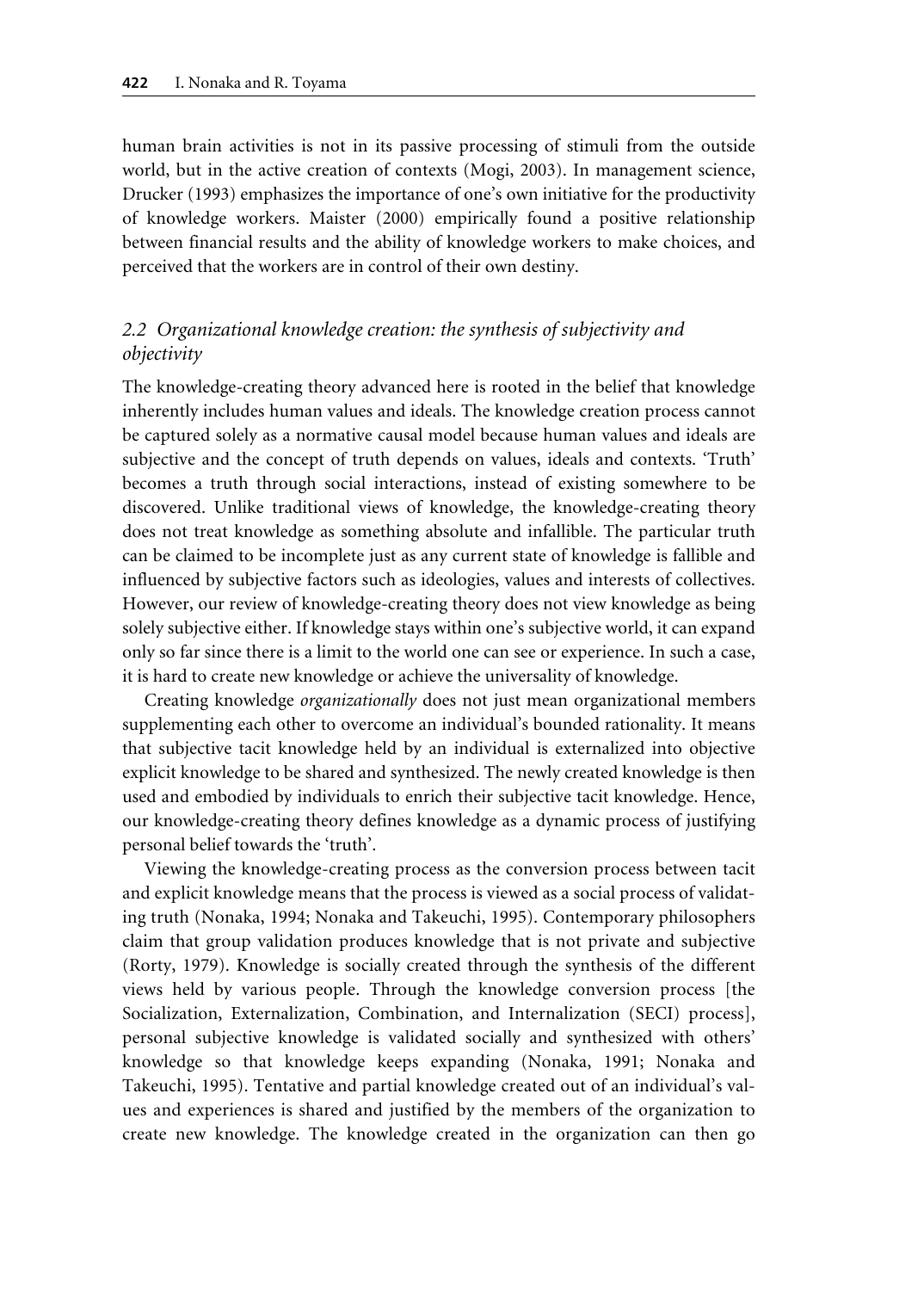through the justification process in the market, and new knowledge will be created by synthesizing views from the market.

For example, product development starts with s*ocialization*, which is the process by which tacit knowledge of customers is accumulated and shared. Such tacit knowledge is articulated into a product concept through the process of *externalization*. The concept is then systemized and made into a product through the *combination* process, in which explicit knowledge collected from inside or outside the organization is selected, combined and processed to form more complex and systematic sets of explicit knowledge. The knowledge created in the form of a new product is then converted into tacit knowledge by market customers who use it through the *internalization* process. The newly created tacit knowledge then sets off the new spiral of knowledge creation (Nonaka and Takeuchi, 1995). Through this process of tacit and explicit knowledge conversion, subjective values are synthesized into more objective, socially shared knowledge.

## *2.3 The dynamic model of a knowledge-creating company*

Figure 1 shows the model of a knowledge-creating firm whereby knowledge is created through dynamic interactions with the environment. The model consists of seven basic components: the SECI process of *dialogues* and *practice*; the *knowledge vision* and *driving objective*, which gives a direction and energy to the SECI process; *Ba*, an existential place for the SECI process; *knowledge assets*, which are inputs and outputs of the SECI process; and the *environment* as an ecosystem of knowledge and multi-layered *ba*.



**Figure 1** Basic Components of Knowledge-based Firm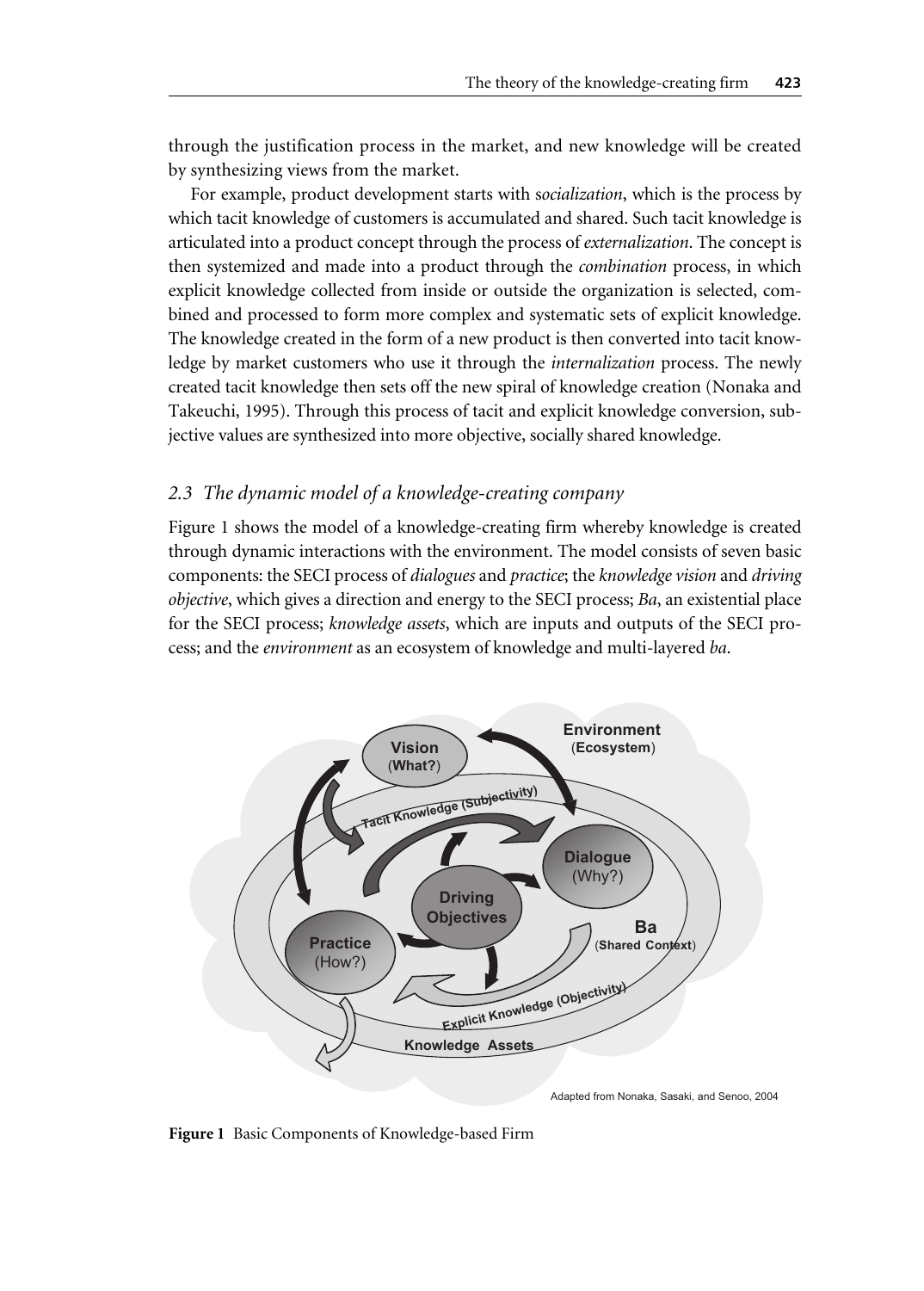#### Knowledge vision

The *knowledge vision* of a firm arises from confronting the fundamental question: 'Why do we exist?' By going beyond profits and asking 'Why do we do what we do?' the mission and domain of the firm becomes defined. This knowledge vision gives a direction to knowledge creation. It also gives the firm direction with respect to the knowledge to be created beyond the firms' existing capabilities and therefore determines how the firm evolves in the long term. While the strategy of a firm can change as the situation unfolds and uncertainty about the future decreases, the knowledge vision does not change so easily since it stems from the fundamental ontological question of the firm's *raison d'être*.

The firm's knowledge vision also inspires the intellectual passion of organizational members so that they are encouraged to create knowledge. It also defines a consistent value system to evaluate and justify the knowledge created in the organization. The organization needs a value system to define what is truth, goodness and beauty for it. Therefore, the firm's knowledge vision needs to be based on an absolute value which goes beyond financial matrices (Collins, 2001).

The Japanese company Olympus has a vision of 'Social-IN' which, they claim, is a more advanced concept than 'Market-IN' since it is based on the idea that Olympus would create values based on the viewpoints of people who live in the society. At Honda, there is value to realizing 'the joy of buying, the joy of selling, and the joy of creating' more than beating the competition. Eisai, a Japanese pharmaceutical company, has a vision of 'hhc (human health care)'. This vision made the employees of Eisai recognize that the mission of the company is to be on the side of patients and their families, not on the side of doctors or pharmacists. This recognition led to the knowledge-creating activities designed to help patients and their families. For example, Eisai sent its employees to a care home to work as caretakers to accumulate tacit knowledge about the elderly patients and their families. Such direct experience made them realize that elderly often had difficulty in swallowing their medicines. It led to the development of a type of tablet that dissolves in the mouth quickly.

#### Driving objective

Without the actual efforts to realize it, a firm's knowledge vision is little more than empty words. For knowledge to be created and justified based on the firm's knowledge vision, the firm needs a concrete concept, goal, or action standard to connect the vision with the knowledge creating process of dialogues and practices. We call such a concept/ goal/action standard a *driving objective* since it drives the knowledge-creating process.

A driving objective triggers knowledge creation by questioning what the essence of things is. For example, Suzuki, a Japanese motorcycle company, set a goal of  $^{\prime}1CC = 1,000$  Yen' to develop a new scooter. It was not simply a goal for cost cutting. It was a concrete goal to help realize the vision of 'Inheriting a Japanese manufacturing culture'. It drove the entire company to create knowledge by asking: 'What is the essence of a scooter?' To realize such a driving objective, it was not enough for Suzuki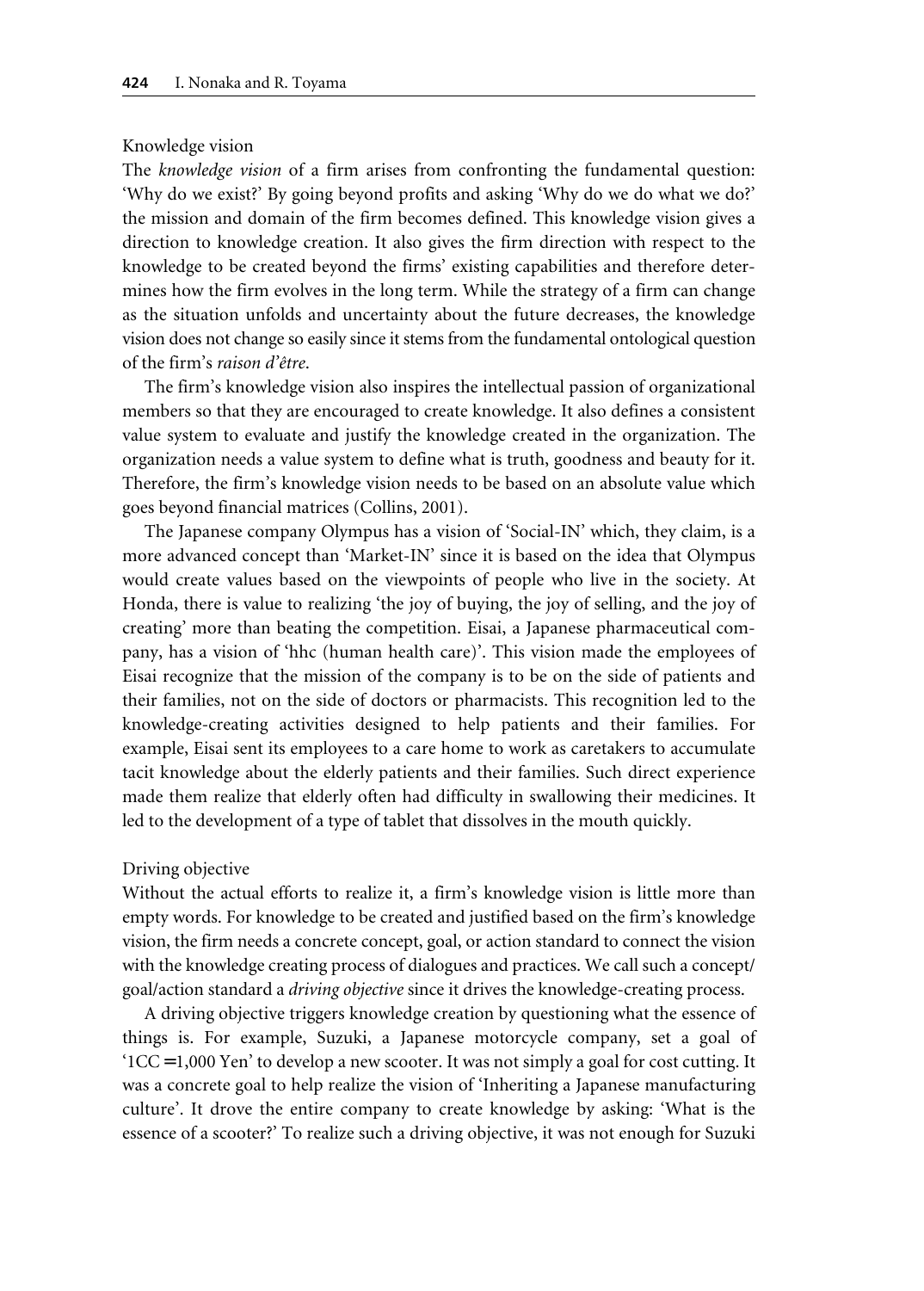engineers to ask: 'Is this part/work really necessary to make a scooter?' They needed to ask: 'What is a scooter to begin with?' Such questioning led to the development of a 'Choinori' scooter, which is based on the new concept of adding only really necessary parts to a bare frame, instead of removing unnecessary parts from an existing model (Nonaka and Katsumi, 2004). The 'really necessary parts' do not just mean using lowcost parts. The scooter uses some state-of-the art technologies, which eventually reduced the cost by cutting the total number of parts. The driving objective worked as an engine to synthesize the differences among various departments such as R&D, manufacturing and marketing. It made them focus, and strengthened their commitment to achieving such a demanding goal.

Seven-Eleven Japan uses 'Cut the opportunity loss' as its driving objective. To realize its vision of adapting to the changing customer needs, it has to cut the opportunity loss by avoiding the situation of customers coming to a shop and not finding what they want. Unlike the inventory cost from overstocking, the concept of opportunity loss from unrealized sales is invisible and difficult to grasp without such a mantra. With this driving objective, Seven-Eleven Japan made a thorough effort to prevent its items from going out of stock. Those responsible for placing orders, many of them part-time employees, had to build a hypothesis about next-day sales of each item by divining the essential reason why the item sold or did not sell well, and taking in the context, such as weather or schoolday events in the neighborhood, that could affect the sales of the item. Orders are placed based on such hypotheses, which are immediately tested by objective data from the firm's state-of-the art point-of-sales system.

Seven-Eleven Japan also works closely with manufacturers to find the embedded needs and wants of customers, and to develop new products that customers really want. With such efforts, Seven-Eleven Japan has built a sustainable competitive advantage in offering its customers what they want when they want it. This goes beyond traditional inventory management.

The driving objective of Canon is 'cash flow'. Despite a clear financial focus, the driving objective is not just about profit, but about making everyone in the organization think how he or she can improve the operation to increase cash flow. The concept of cash flow is relatively easy to grasp and understand, and is therefore a good mantra to help everyone in the organization to make the sources of competitive advantage visible in relation to his or her own job.

Although it is a concrete goal, a driving objective such as 'cutting opportunity loss' has no clear end to it and requires relentless effort to achieve it. It keeps driving the organization toward unattainable perfection. 'Unattainable' sounds hopeless; but it actually serves the regulative function of driving the organization by preventing it from contending with the imperfect realities (Rescher, 2003).

#### Dialogues: the synthesis of thoughts

Knowledge creation is guided through the synthesis of contradictions (Nonaka and Toyama, 2002, 2003). The world is filled with contradictions; duality is an essence of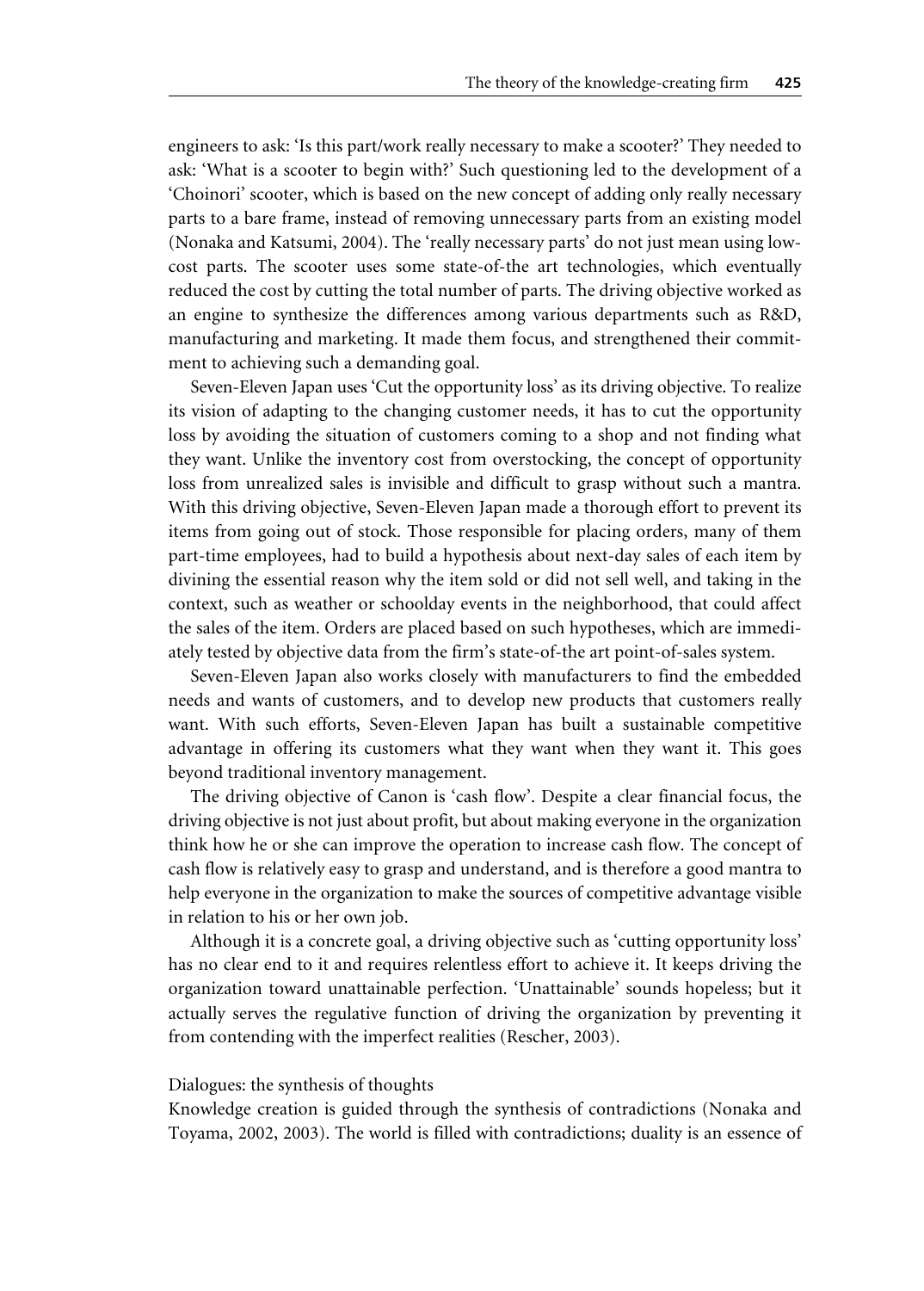reality. By accepting such duality and synthesizing it, one can go beyond the simple dichotomy of 'either/or' and create new knowledge to solve contradictions.

Synthesis is achieved through dialectical thinking and action. However, it seems that 'soft dialectic', which embraces contradictions and incorporates conflicting views, is more suited to synthesis in management than the Hegelian dialectic, that does not allow contradictions to stay. In such dialectical thinking (which is an important part of Eastern philosophy), everything is put into a context, and understood in relation to the whole, instead of being considered as an absolute truth (Nisbett, 2003).

Synthesis in knowledge creation is achieved through *dialogue*. One can pursue the essence of seemingly contradictory things and accept others' views through dialogues. These allow one to discard presumptions and find a new solution to the contradiction. Dialogue is a method of learning others' views, which are different from one's own, and to accept and synthesize them. For that, one needs open thought with both selfassertion and modesty.

What matters in dialogues is the meaning it creates, rather than the form of logic it takes. For example, a syllogism, a simple form of logic, leads to the conclusion 'Socrates dies' from the premises of 'every human is mortal' and 'Socrates is a human'. Despite of its correctness, such logic cannot add any new meaning to the original premises. However, if we pursue the essence of being human or the essence of death, we might reach the new conclusion, such as 'Socrates as a thought is immortal'.

At Toyota, essential dialogues are encouraged in daily operation at every level through the practice of 'Ask why five times'. It is not so difficult to come up with a reason why you do a certain thing. However, when you are further asked again and again for the basis of the reason you came up with, it becomes inevitable to ask the essential reason behind your thought or action. Such essential dialogues led Toyota to synthesize many contradictions and go beyond mere compromises. For example, cost and quality, which used to be considered as contradictory conditions, are no longer contradictions at Toyota. By pursuing the essence of quality and cost, it created a new type of manufacturing system, which made it possible for Toyota to lower the cost by raising quality.

At Honda, contradictions are dialectically solved through asking three levels of questions. The first level, called level A, is a question about specifications. For example, there are many contradictions to solve, such as fuel efficiency and power, or safety and speed, before deciding on the specification of an engine. Engineers of Honda try to solve such contradictions not by finding the best balance or a compromise between contradicting conditions, but by asking a question at one level higher. The second level, called level A0, is a question about concepts. Engineers go back to the question of what is the concept of the engine of the car, and then decide on the specifications that are necessary to realize the concept. If the contradictions cannot be solved with the A0 level questions, then the third level question, the A00 level question, is asked. It is an existential question of 'Why or for what do you do it?' The reason why Honda has to make that particular car, or why Honda should exist to start with, is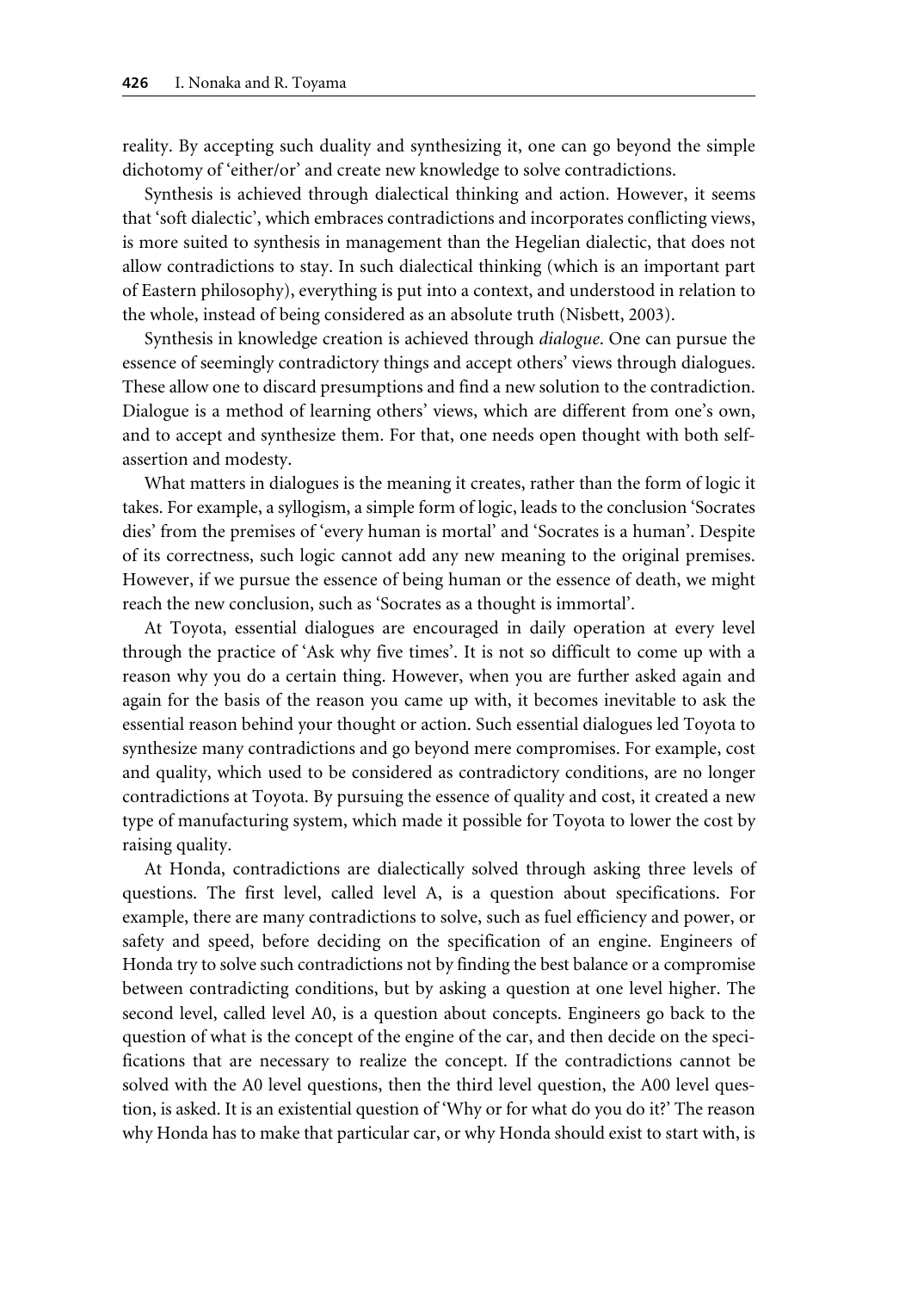questioned at the A00 level. 'What is your A00?' is the question asked in the daily operation at Honda.

Such questions seem to be philosophical and have little to do with business. However, deciding on specifications without thinking the essence of 'for what do we do it' just leads to an optimal choice among existing options. To have a new solution that goes beyond the contradictions, one needs to answer the existential question to pursue the essence, based on one's own value system and that of the organization.

A dialogue is also an effective method to articulate tacit knowledge into explicit knowledge (externalization) and to systemize explicit knowledge, to deepen it and create new knowledge (combination). It also lays a foundation to synthesize knowledge held by organizational members, as existential contexts such as deep thoughts or emotions are shared by organizational members by engaging in dialogue.

#### Practice: synthesis of action

*Practice* lays a foundation to share tacit knowledge (socialization) through shared experience. Practice is also an effective way to embody explicit knowledge by reconnecting it to a particular context to conduct it into tacit knowledge (internalization).

Contradictions that cannot be solved through objective analysis alone can be solved by synthesizing subjective views and intuition that has accumulated through practice. For that, one needs to discard preconceived notions to observe and experience the reality as it is. For example, when Suntory developed its new sports drink, DAKARA, the members of the development team discarded their first concept, 'sports drink to give one more push for working men', which was created by logical analysis of the existing market. Instead, they went out to observe how such drinks are consumed. After thorough observation, they found that sports drinks are taken by tired people who need healing rather than 'one more push'. The finding led to a new concept, 'a drink that you can depend on to protect you when things are a bit too hard' (Nonaka and Katsumi, 2004).

Concepts and hypotheses created out of such observation and experience are made into reality through dialogue and practice. Practice here does not just mean action. Being influenced by Dewey's idea of pragmatism, Schon (1983) emphasized the importance of 'reflection in action', which requires one to think hard about the essential meaning of his or her action and its outcome so as to revise his or her action. In the case of Seven-Eleven Japan, it is not enough to use sales data to check whether a hypothesis was right or wrong. Employees are encouraged to think thoroughly why it was right or wrong, so as to make more effective hypotheses next time. Such reflection in action requires objective logical analysis as well as subjective observation and experience. It requires the viewpoint of meta-cognition where viewpoints of insiders and outsiders are synthesized. Through such dialogues and practices, subjective views are objectified to grow into knowledge.

#### Ba

Many philosophers have discussed the importance of place in human cognition and action. Plato called a place for a genesis of existence *chora*. Aristotle called a place for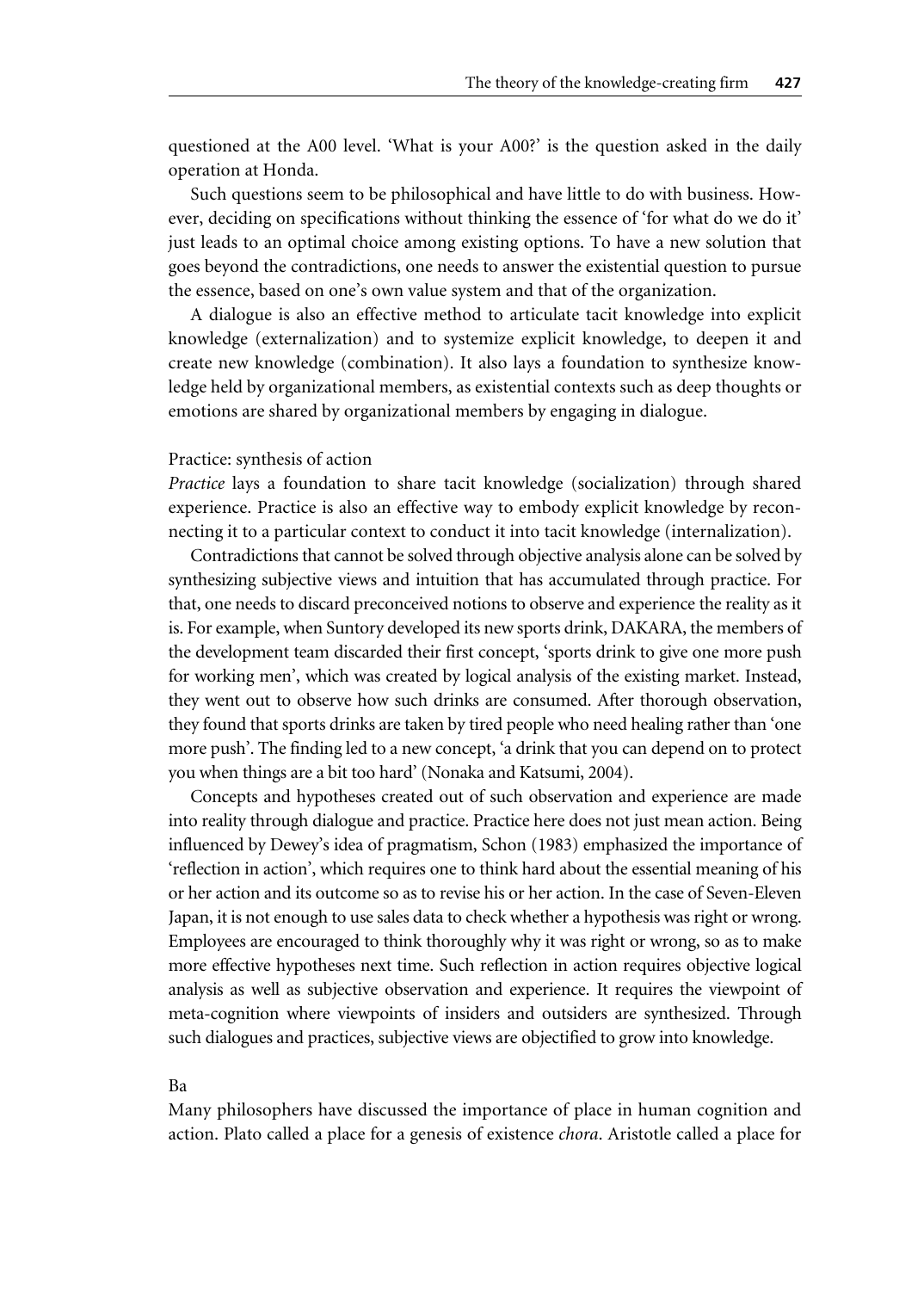a thing to physically exist *topos*. Heidegger called a place for human existence *ort*. To include the concepts of such places but to tether it to knowledge creation, we introduce the concept of *ba* (which roughly means 'place' in Japanese). Ba is a foundation of knowledge-creating activity. It is where dialectical dialogues and practices take place to implement the vision and driving objectives of the firm.

Building on the concept that was originally proposed by the Japanese philosopher Kitaro Nishida (1970, 1990 [1921]), we define *ba* as a shared context in motion, in which knowledge is shared, created and utilized. As Hayek (1945) states, knowledge is context-specific, and therefore needs a physical context or situated action (Suchman, 1987) for it to be created. When individuals empathize in a shared context, their individual knowledge is shared so that new knowledge is created.

The essence of *ba* is the contexts and the meanings that are shared and created through *interactions* that occur at a specific time and space, rather than a space itself. Ba means not just a physical space, but also a specific time and space, or relationships of those who are at the specific time and space. Ba can emerge in individuals, working groups, project teams, informal circles, temporary meetings, virtual space such as email groups, and at the front-line contact with the customer. Participants of *ba* bring in their own contexts to share, and create new meanings through interactions, since context is in interactions rather than in one's cognition (Ueno, 2000).

We define *ba* as a shared context *in motion*, since it is constantly moving. Through interactions with others and the environment, both the contexts of *ba* and the participants grow. New knowledge is created through such changes in meanings and contexts.

Ba as a shared context means that subjective views are understood and shared in the relationship with others. Modern science is based on the premise that subjectivity cannot be shared between oneself and others. Inheriting such a premise, some see knowledge creation as mainly individual activity. For example, Simon claims that 'All learning takes place inside individual human heads' (Simon, 1991: 125), while Grant (1996) claims that knowledge creation is an individual activity and that the primary role of firms is to apply existing knowledge. However, as we have argued, knowledge creation needs subjectivity to be shared and interact with others' subjectivity. Ba supports such sharing and synthesizing of subjectivity. To participate in *ba* means to get involved and transcend one's own limited perspective. Nishida states that the essence of *ba* is 'nothingness'. It does not mean that nothing exists at *ba*. It means that at *ba*, one exists in the relationship with others, instead of as an atomistic and absolute 'self'. At *ba*, one can be open to others by losing oneself. Through such relationships, one can see oneself in relation to others, and can accept others' views and values so that subjective views are understood and shared. Ba supports such sharing and synthesizing of subjectivity, which is necessary for knowledge to be created.

For that, *ba* needs to have a permeable boundary so that it can accept necessary contexts. Ba also needs participants with multiple viewpoints and backgrounds so that they can bring in various contexts, which are shared through dialogues and practices.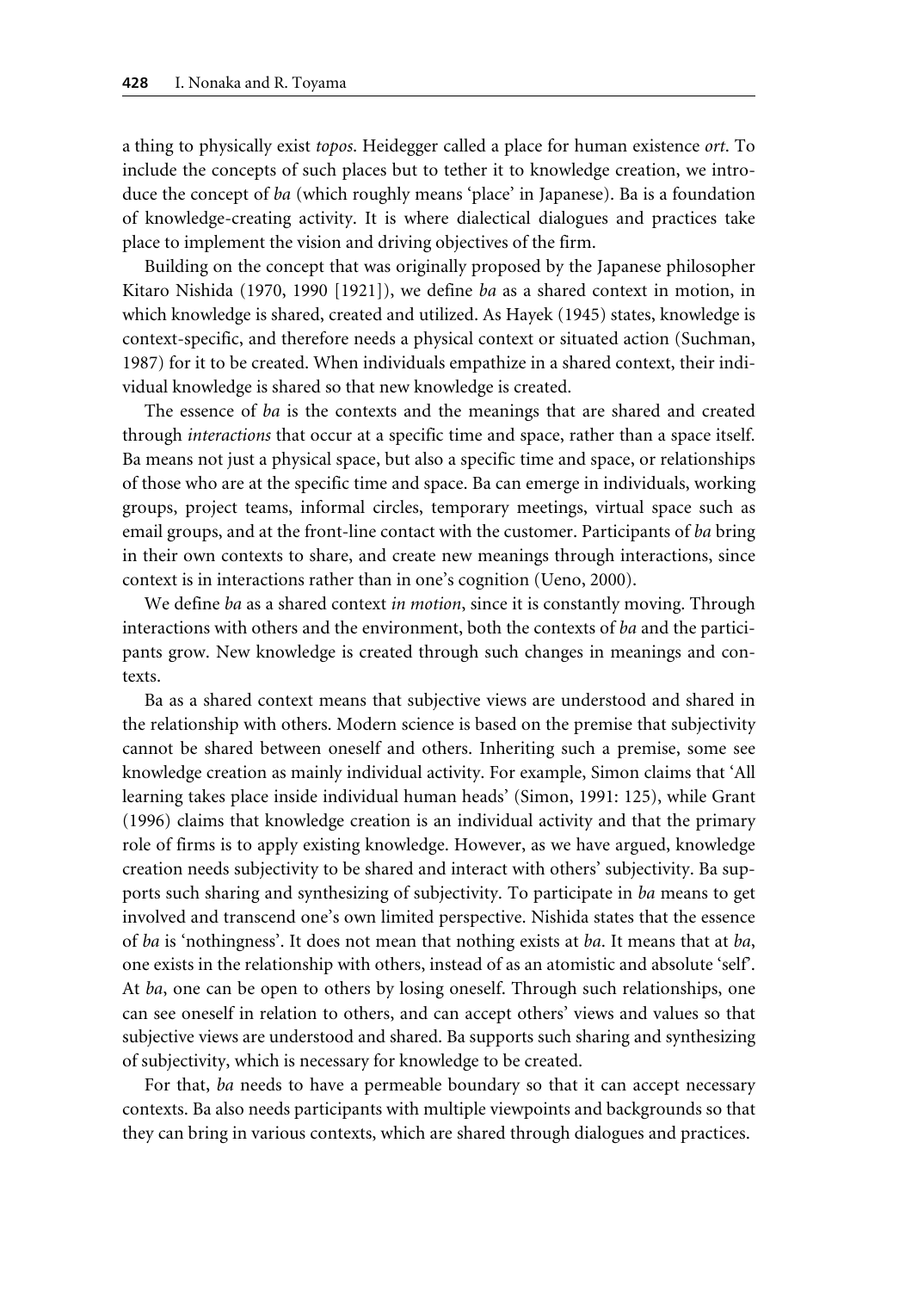Ba does not necessarily mean one meeting or one project. In the theory of the knowledge-creating firm, a firm can be viewed as an organic configuration of multilayered *ba*. It means that we have to look into not only the formal organizational structure of the firm, but also the meanings that are created at *ba* and the relationship among them.

A view of an organization as an organic configuration of multi-layered *ba* synthesizes the views of an organization as an economic structure and an organization as meaningcreating processes. Such a view helps to solve the paradox to explain structures suited for both routine and non-routine tasks (Thompson, 1967). The organizational structure of a firm defines the interactions within the firm in terms of formally defined command and information. However, such interactions are only a part of interactions that occur within the organization to create knowledge. The meanings emerge and evolve through intersubjectivity and dialectic interactions among organization members and/or between organization members and the environment. An organization, therefore, can be seen partly as organic networks of meanings. While the hierarchies on the objective side determine the objective allocation of resources and formal power, social interaction patterns enable actors to locate and utilize knowledge beyond formally defined information processing routs.

As the organic configuration of the '*ba*' extends beyond the economic boundaries of the firm, the issue of a firm's boundary has a different meaning from the existing theories of the firm as well. Firm boundaries are frequently determined simply by ownership (Arrow, 1974; Williamson, 1975). However, the boundary setting becomes far more complicated when an organization is viewed as an organic configuration of multi-layered *ba*. Knowledge is created through interactions, and interactions cannot be owned even by those who are engaged in such interactions. As a consequence, the subjective 'out there' might be vital for the economic performance 'in here' and cannot be objectively separated when describing the existence and functioning of an organization.

#### Knowledge assets

*Knowledge assets* are created from the knowledge-creating process through dialogues and practices at *ba*. Unlike other assets, knowledge assets are intangible, are specific to the firm and change dynamically. The essence of knowledge assets is that they must be built and used internally in order for full value to be realized, and hence cannot be readily bought and sold (Teece, 2000).

Knowledge assets do not just mean the knowledge already created, such as know-how, patents, technologies or brand, but also include the knowledge to create knowledge, such as the organizational capability to innovate. Although current arguments on knowledge assets tend to focus on the former since they are easier to measure and deal with, it is the latter that need more attention since they are the source of new knowledge to be created and therefore as a source of the future value of the firm.

Knowledge assets also include the social capital that is shared in the organization. The economic value of a knowledge-creating firm is created through the interactions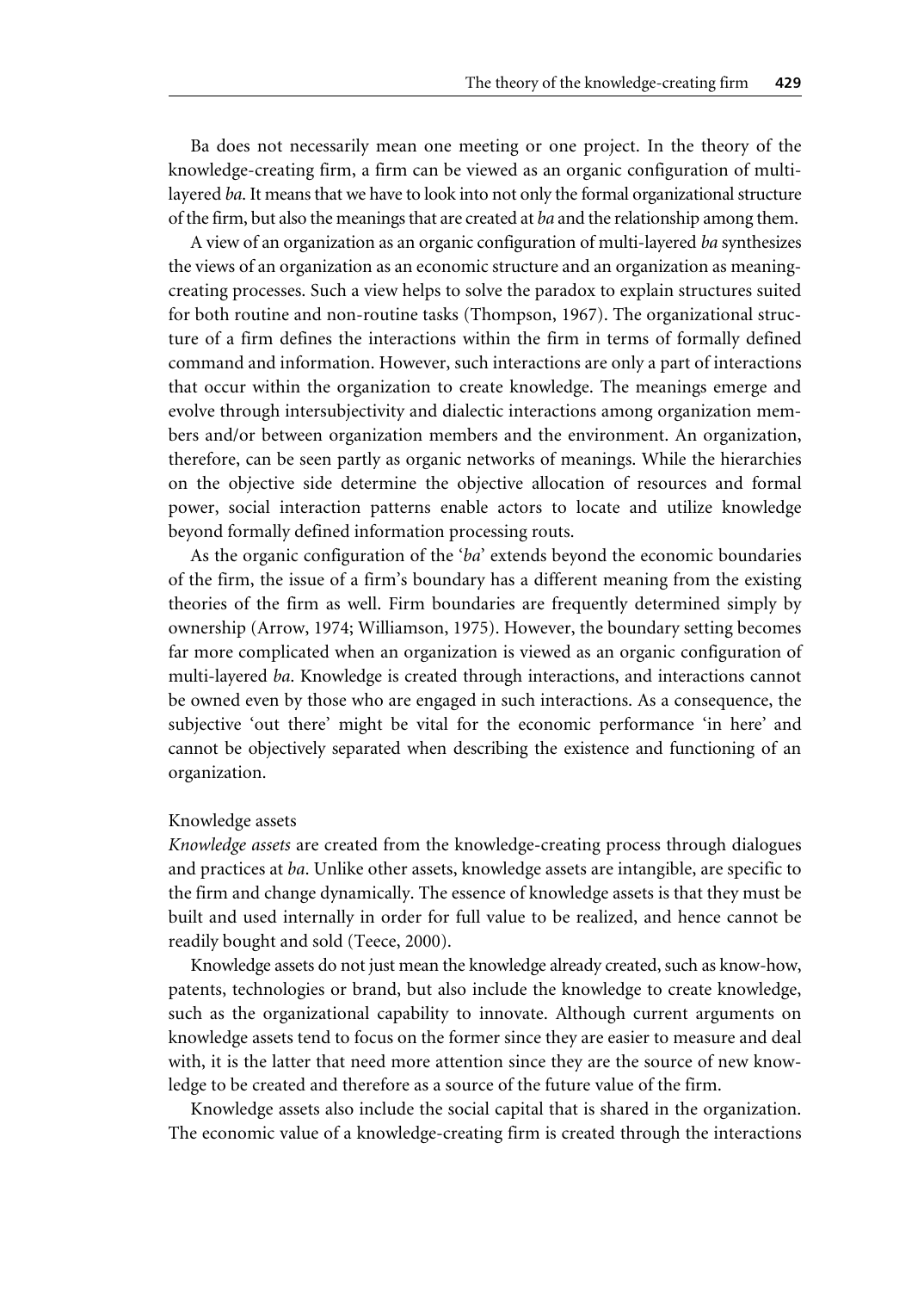among knowledge workers, or between knowledge workers and the environment such as customers, suppliers, or research institutes.

One of the most important knowledge assets for a firm is a firm-specific *kata* (which roughly means 'pattern' or 'way of doing things') of dialogues and practices. Nelson and Winter (1982) emphasized the importance of a firm's routines for the firm's evolutionary process. Here, we focus on 'creative routines' of *kata*, which makes knowledge creation possible by fostering creativity and preserving efficiency. Kata is different from a routine in that it contains continuous self-renewal process. The three steps of *kata*—*shu* (learn), *ha* (break) and *ri* (create)—means that one learns certain patterns at first, and then one breaks away from them and creates new patterns once one has totally mastered the old. Continuous self-renewal is achieved by incorporating a high quality feedback function that sharpens senses and helps to notify and modify the differences between predicted outcomes and reality (Feldman, 2000). Kata works as an archetype with a high degree of freedom as it can be modified based on feedbacks from reality.

With such self-renewal functions embedded within, *kata* prevents a routine from hindering creativity by preventing such tendencies as over-adaptation to a past success (Levitt and March, 1988; Leonard-Barton, 1992). At the same time, it helps an organization work efficiently by functioning as a routine. A firm with a good *kata* looks into the future but also appreciates past successes as a source of its knowledge.

#### Environment: ecosystem of knowledge

For a knowledge-creating firm, environment is not an abstract world which is a subject of analysis for modern science, but a phenomenological 'life-world' to live in and experience as a reality (Husserl, 1970 [1954]). Hence, instead of looking at and analyzing the environment objectively such as industry structure, managers are thrown into strategic decision-making as a way of life. For example, employees of Seven-Eleven Japan are encouraged to think *as* customers instead of think *for* them. Preconceived notions would prevent them from seeing customers as they are if they view customers as a subject to analyze. The phenomenological method of 'seeing the environment as it is' does not mean accepting it unconditionally. By pursuing the essence of it through dialogues and practices, environment is interpreted, and knowledge is created out of such interpretations.

The ecosystem of knowledge consists of multi-layered *ba*, which exists across organizational boundaries and is continuously evolving. Firms create knowledge by synthesizing their own knowledge and the knowledge embedded in various outside players, such as customers, suppliers, competitors or universities. Through interactions with the ecosystem, a firm creates knowledge, and the knowledge created changes the ecosystem. The organization and environment should thus be understood to evolve together rather as separate entities. The constant accumulation and processing of knowledge helps firms to redefine their visions, dialogues and practices, which in turn impact the environment through their new or improved services/products.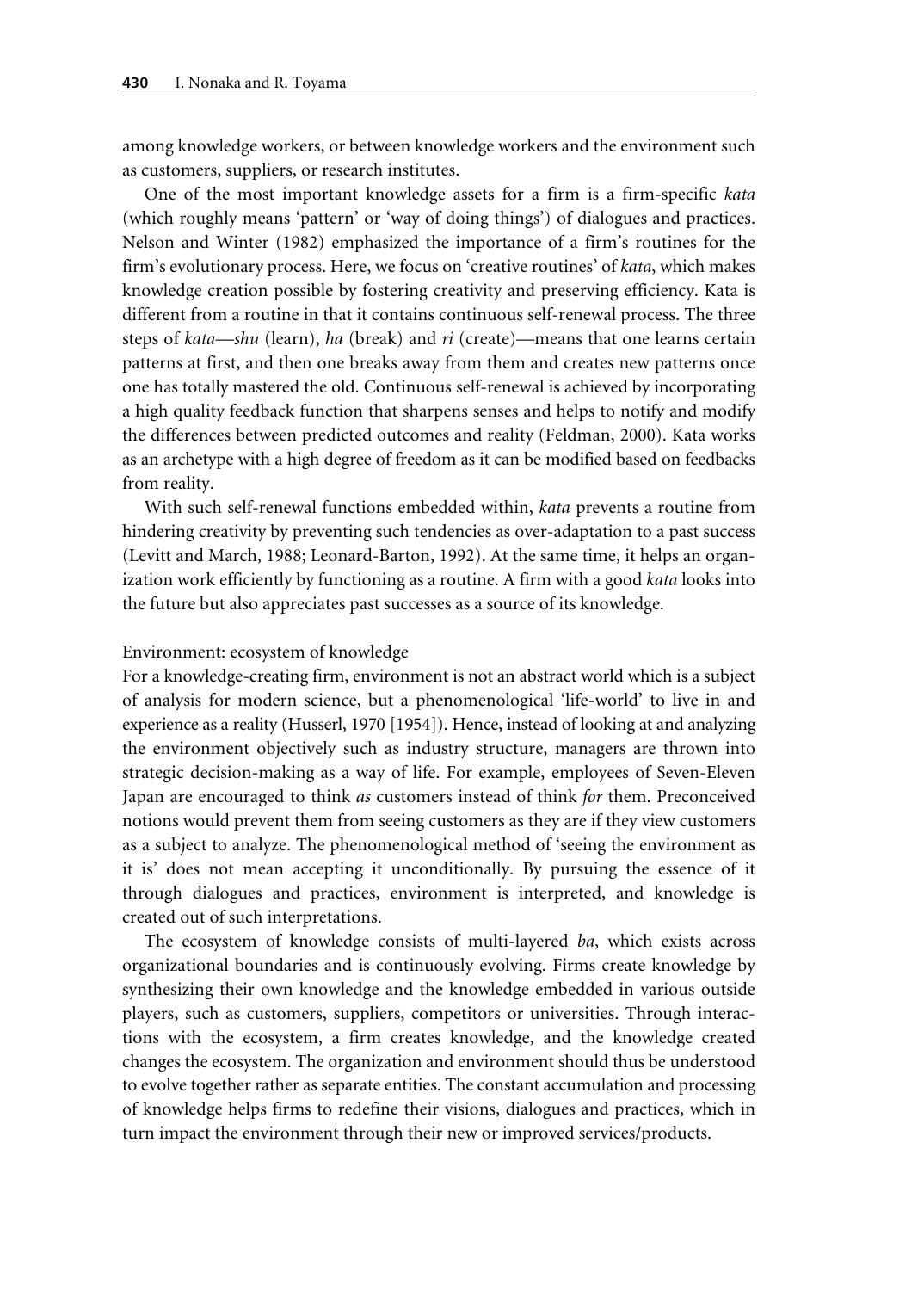Such a dynamic relationship is difficult to grasp with the traditional view of the market and organizations embedded in organizational economics. The existence of firms in the ecosystem of knowledge can no longer be defined by ownership. Boundary setting based on transaction cost is insufficient to understand and manage the competitive advantage based on knowledge. A knowledge-creating firm needs to manage a multi-layered *ba*, which stretches beyond organizational boundaries. At the same time, the firm needs to protect its knowledge assets as sources of competitive advantage. Viewed in this context, the protection of knowledge assets is a complex and arguably somewhat impossible task.

## *2.4 Knowledge Leadership*

What drives a firm as an entity to create knowledge continuously? Schumpeter argued that innovations are brought in by leaders displaying entrepreneurship. However, Schumpeter considered leadership as something for elites, and therefore entrepreneurship was viewed as a matter of the individual's disposition (Peukert, 2003).

However, leadership in the knowledge-creating firm is based on more flexible distributed leadership, rather than leadership as a fixed control mechanism. Since knowledge is created through dynamic interaction, leadership in a knowledge-creating firm requires active commitment from all the members of the organization, not just from a few elites. In knowledge-creating firms, the planning and implementation of strategy is integrated instead of being separated, as suggested by existing theories of strategy and organization. Dynamic capability requires the entrepreneurship of a maestro (Teece, 2003). For such leadership to be effective, the discipline must be shared by the members. This offers a dynamic chain reaction between strategy development and its application.

It does not mean that everyone starts creating knowledge immediately. For knowledge leadership to work, the mechanism of middle-up-down is key. In such a process, middle managers break down the vision or driving objective into concrete concepts or plans, build *ba*, and lead dialogues and practices. Such middle managers create tipping points in small-world networks (Gladwell, 2000; Watts, 2003).

The issue of leadership is related to the issue of power. However, power here does not necessarily mean formal power, which stems from hierarchical position. Knowledge itself can be a source of power, and therefore can exist outside of the hierarchy of the organization. Knowledge as a source of power also means that it is fragile and needs nurturing. The human attractiveness of a leader, which depends on his/her values and views of the world, often affects the efficiency and effectiveness of the knowledgecreating process more than what kind of legitimate power she or he exercises. Research indicates that effective leaders have a capability to synthesize contradictions through understanding that contradictory ideas are a way of life. They energize the emotional and spiritual resources of the organization.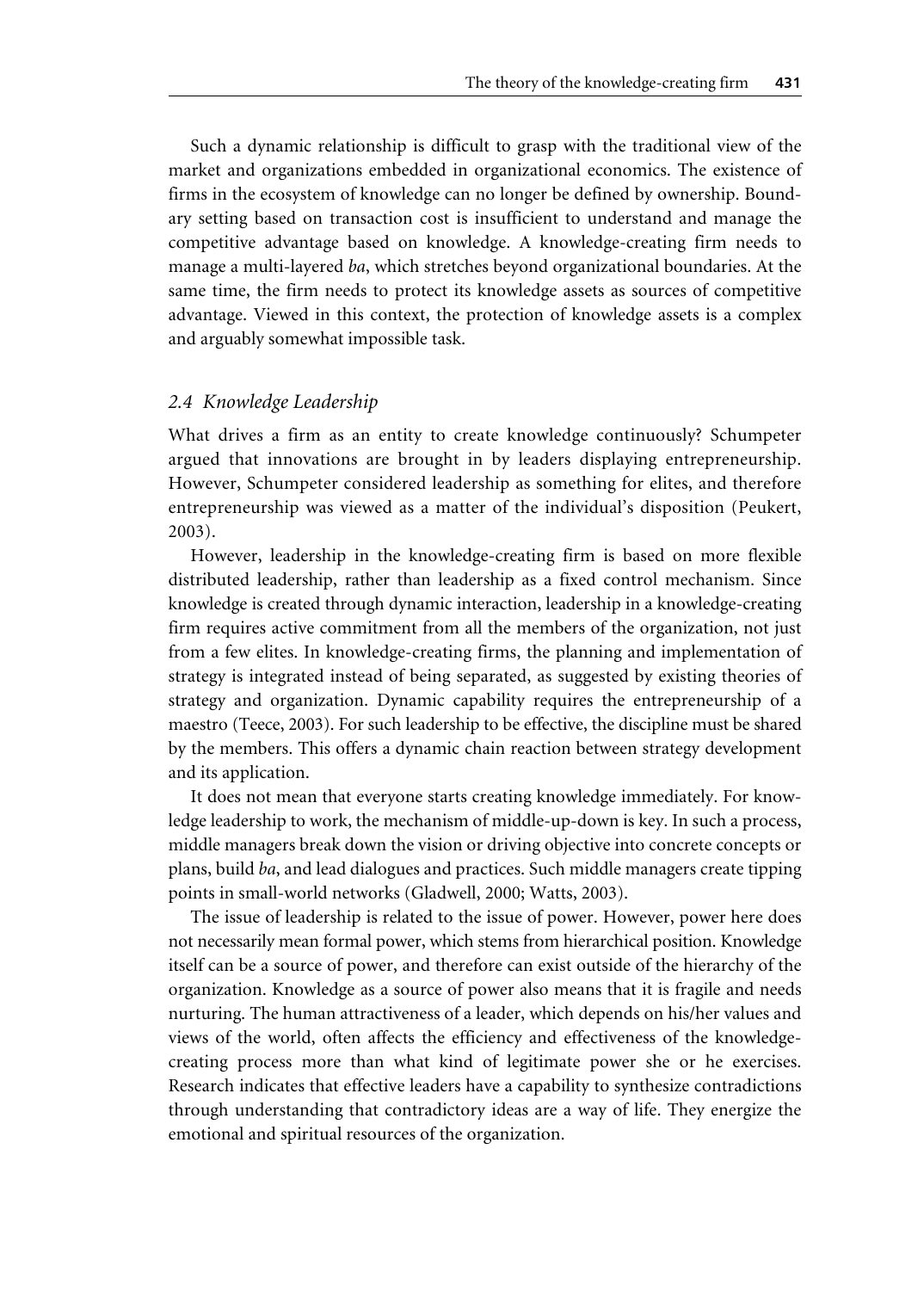Leadership plays various roles in the knowledge-creating process such as providing vision; developing and promoting the sharing of knowledge assets; creating, energizing and connecting *ba*; and enabling and promoting the continuous spiral of knowledge creation. This paper focuses on the leadership role in providing knowledge vision and *ba*.

Knowledge vision determining collective ideal mission and domain is rooted in the essential question of 'for what do we exist?' Knowledge visions materialize as a set of shared beliefs about how to act and interact to attain some determined idealized future state, giving the firm a focus on the knowledge to be created that goes beyond the existing boundaries of the products, the organizational structure, and the markets. The possibilities to attain a future praxis are manifested at each organizational level by answering the living question of 'what can we do?' (Heidegger, 1962 [1927]). Through personal aspirations and collective sense-making, leaders develop a mental image of a possible and desirable future state of the organization in order to choose a direction.

It is not enough for a leader to set a vision and driving objective to foster the organizational knowledge-creating process. If it stays just as a written slogan, such a vision or driving objective does not work. The knowledge vision and driving objective have to be accepted and shared by organizational members. For that, leaders have to facilitate constant dialogues and practices to 'evangelize' the knowledge vision and driving objectives throughout the organization.

Leaders also have to build, maintain, and connect *ba*. Ba can be built intentionally, or created spontaneously. Leaders can facilitate *ba* by providing physical space such as meeting rooms, cyberspace such as a computer network, or mental space such as common goals, and promote interactions among participants at such a space. Forming a task force is a typical example of the intentional building of *ba*. To build *ba*, leaders also have to choose the right mix of people to participate. It is also important for managers to 'find' and utilize spontaneously formed *ba*. Hence, leaders have to read the situation in terms of how members of the organization are interacting with each other and with outside environments in order to quickly capture the naturally emerging *ba*, as well as to form *ba* effectively.

However, building and finding *ba* is an insufficient basis for a firm to manage the dynamic knowledge-creating process. Ba should be 'energized' to give energy and quality to the SECI process. For that, leaders have to supply necessary conditions such as autonomy, creative chaos, redundancy, requisite variety, love, care, trust, safety and commitment.

Further, various *ba* are connected with each other to form a greater *ba*. For that, leaders have to facilitate the interactions among various *ba*, and among the participants, based on the knowledge vision. In many cases, the relationships among *ba* are not predetermined. Which *ba* should be connected in which way is often unclear. Therefore, leaders have to read the situation to connect various *ba*, as the relationships among them unfold.

Ba needs a certain boundary so that a meaningful shared context can emerge. Therefore, leaders should protect *ba* from outside contexts so that it can grow its own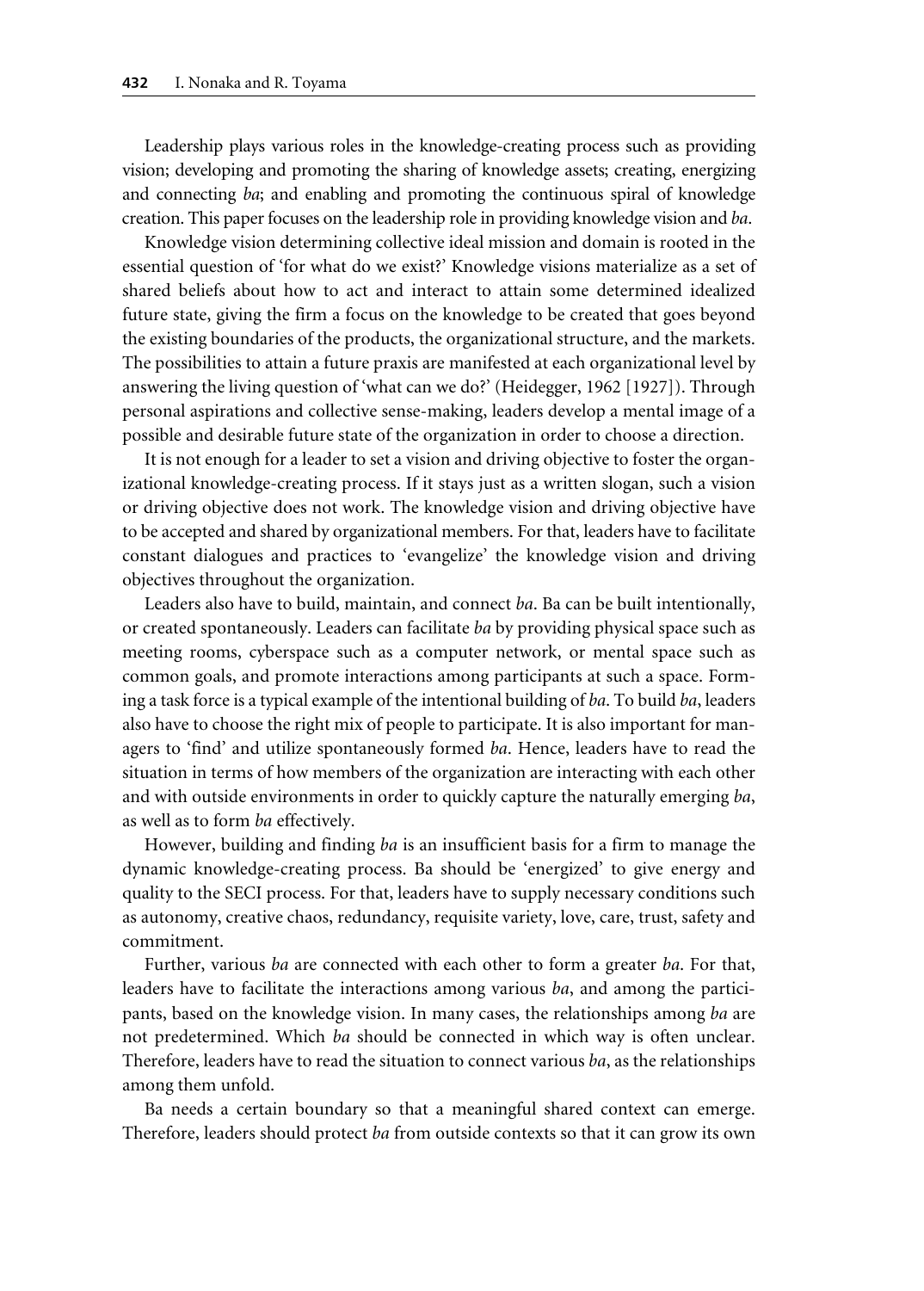context, especially when *ba* is trying to create the kind of knowledge that is not part of the organization's current norm. At the same time, the boundary of *ba* should be open so that it can be connected with other *ba*. It is often difficult for participants of *ba* to see and accept the need to bring in different contexts from the one shared in *ba*. It is an important task for a leader who is outside *ba* to find and build the connection among various *ba*. Legitimate power can be effectively used to protect the boundary (cocooning) and keep the boundary open.

## **3. Conclusion**

The theory of the knowledge-creating firm views a firm as an entity to create knowledge actively by synthesizing contradictions. Unlike other theories of the firm, our theory of the knowledge-creating firm explains the differences among firms not as a result of market failure but as a result of goals and strategy.

This paper argues that building the theory of the knowledge-creating firm needs to an epistemological and ontological discussion, instead of just relying on an analytical approach. Instead of treating knowledge as just objective and static 'truth', this paper argues that knowledge is created through the dynamic interaction between subjectivity and objectivity. Knowledge emerges through the subjectivity of context embedded actors, and objectified through the social process of knowledge validation. Instead of treating issues such as contexts, values, ideals and power as 'noise' to cloud the facts, this paper argues that we cannot avoid dealing with such subjectivity if we want to capture the dynamic aspect of the knowledge-creating process. Thinking is not detached reflection, but is a part of humans' view of the world. And knowledge is not just about thinking. It is created through the synthesis of thinking and the action of individuals who interact with each other within and beyond the organizational boundaries. The knowledge so created forms a new praxis for interaction, and it shapes the base for new existence through the knowledge creation spiral.

This paper proposes a framework to capture such a dynamic process of knowledge creation, with the concepts of Knowledge vision, driving objectives, dialogues, practices, *ba*, knowledge assets and environment to deal with the issues of contexts, values, ideals and power. Since knowledge emerges out of subjective views of the world, it probably cannot be reached by the one and only absolute 'truth'. The knowledge-creating process is idealistic, since knowledge is created through the social justification process, which relentlessly pursues a truth that may never be reached. We can say that the theory of knowledge creation is based on an idealistic pragmatism which synthesizes the rational pursuit of appropriate ends, whose appropriateness is determined by ideals (Rescher, 1987).

This paper is a first step towards establishing a more comprehensive explanation of knowledge in management science. It is acknowledged that further conceptual and theoretical refining is needed to position our knowledge-creation theory alongside the dominant paradigms. In particular, the issue of power in organizations needs to be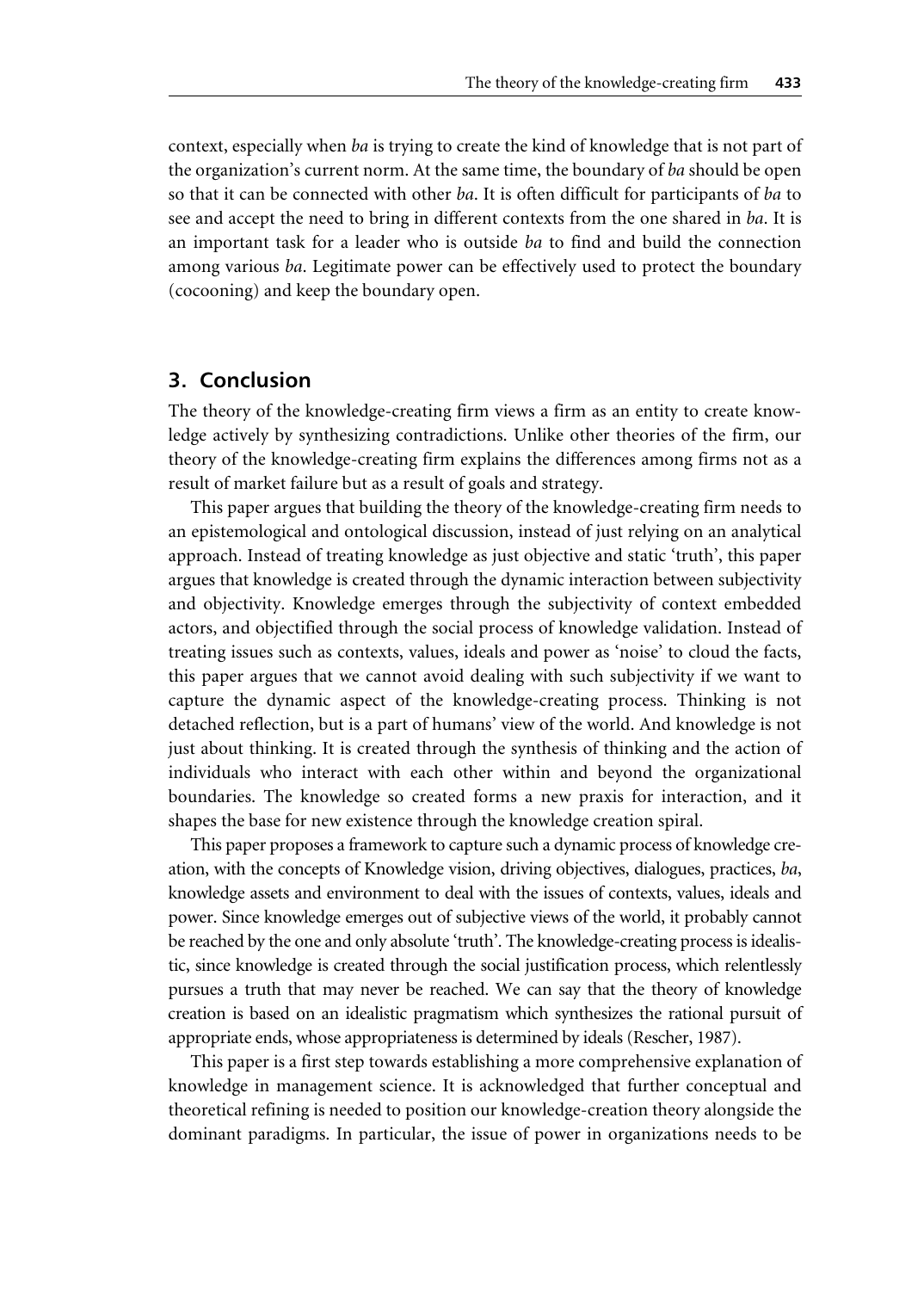developed further. Also more empirical research combining qualitative and quantitative methodologies is needed to identify the specific mechanism and difference between companies.

## **Acknowledgements**

The authors wish to express deep appreciation to David J. Teece, for his invaluable help in completing this paper.

# **Address for correspondence**

Ryoko Toyama, Associate Professor, Japan Advanced Institute of Science and Technology, Graduate School of Knowledge Science, Tatsunokuhi, Ishikawa, 932–1292, Japan. Email: rtoyama@jaist.ac.jp.

## **References**

Arrow, K. J. (1974), *The Limits of Organization*. W.W. Norton & Co.: New York.

- Chandler, A.D., Jr (1977), *The Visible Hand: The Managerial Revolution in American Business*. Harvard University Press: Cambridge, MA.
- Collins, J. (2001), *Good to Great: Why Some Companies Make the Leap…and Others Don't*. Harper Business: New York.
- Drucker, P. (1993), *Post-Capitalist Society*. Butterworth Heinemann: London.
- Feldman, M. (2000), 'Organizational routines as a source of continuous change,' *Organizational Science*, **11**, 611–629.
- Flyvbjerg, B. (2001), *Making Social Science Matter: Why Social Science Fails and How it Can Succeed Again*. Cambridge University Press: Cambridge.
- Gladwell, M. M. (2000), *The Tipping Point: How Little Things Can Make a Big Difference*. Wheeler Publishing: Boston, MA.
- Grant, R. M. (1996), 'Toward a knowledge-based theory of the firm,' *Strategic Management Journal*, **17**, 109–122.
- Hayek, F. A. (1945). The Use of Knowledge in Society, *The American Economic Review*, **35**, 519–530.
- Heidegger, M. (1962 [1927]), *Being and Time*, translated by J. Macquarrie and E. Robinson. Oxford: Blackwell.
- Husserl, E. (1970 [1954]), *The Crisis of European Sciences and Transcendental Phenomenology*, translated by D. Carr. Northwestern University: Evanston, IL.
- Leonard-Barton, D. (1992), 'Core capabilities and core rigidities: a paradox in managing new product development,' *Strategic Management Journal*, **13**, 363–380.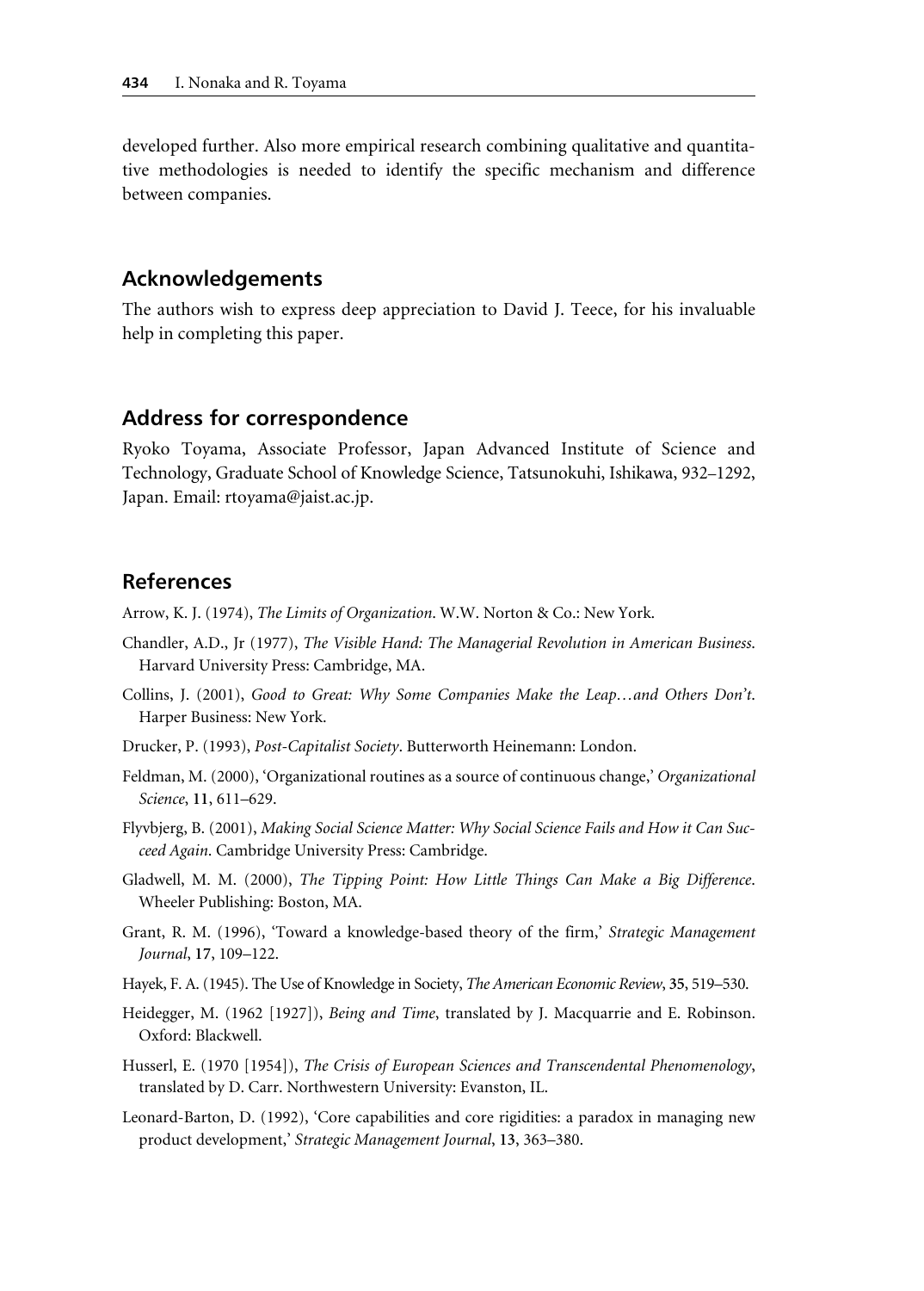- Levitt, B. and J. G. March (1988), 'Organizational learning,' *Annual Review of Sociology*, **14**, 319–340.
- Maister, D. H. (2000), *True Professionalism: The Courage to Care About Your People, Your Clients, and Your Career*. Touchstone Books: Carmichael, CA.
- Merleau-Ponty, M. (1962), *Phenomenology of Perception*, translated by C. Smith. Routledge: London.
- Mogi, K. (2003), *Ishiki towa Nanika—Watashi wo Keiseisuru Nou* [What is Consciousness: The Brain That Forms Me]. Chikuma Shobou: Tokyo [in Japanese].
- Nelson, R. (1991), 'Why do firms differ, and how does it matter?' *Strategic Management Journal*, **12**, 61–74.
- Nelson, R. and Winter, S. (1982), *An Evolutionary Theory of Economic Change*. Harvard University Press: Cambridge, MA.
- Nishida, K. (1970), *Fundamental Problems of Philosophy: the World of Action and the Dialectical World*. Sophia University: Tokyo.
- Nishida, K. (1990 [1921]), *An Inquiry into the Good*, translated by M. Abe and C. Ives. Yale University Press: New Haven, CT.
- Nisbett, R. E. (2003), *The Geography of Thought: How Asians and Westerners Think Differently …and Why*. Free Press: New York.
- Nonaka, I. (1991), 'The knowledge-creating company,' *Harvard Business Review*, November– December, 96–104.
- Nonaka, I. (1994), 'A dynamic theory of organizational knowledge creation,' *Organizational Science*, **5**, 14–37.
- Nonaka, I. and A. Katsumi (2004), *Innovation no Honshitsu* [The Essence of Innovation]. Nikkei BP: Tokyo [in Japanese].
- Nonaka, I., K. Sasaki and D. Senoo (2004), 'Jizokuteki seichou kigyou no sikou, koudou youshiki: risouteki pragmatis m no tankyuu (The thinking and action pattern of sustainable growth firms: pursuing idealistic pragmatism),', *Think!*, Winter, 92–101 [in Japanese].
- Nonaka, I. and H. Takeuchi (1995), *The Knowledge-creating Company: How Japanese Companies Create the Dynamics of Innovation*. Oxford University Press: New York.
- Nonaka, I. and R. Toyama (2002), 'Firm as a dialectic being: toward the dynamic theory of the firm,' *Industrial and Corporate Change*, **11**, 995–1109.
- Nonaka, I. and R. Toyama (2003), 'The knowledge-creating theory revisited: knowledge creation as a synthesizing process,' *Knowledge Management Research & Pactice*, **1**, 2–10.
- Nonaka, I., R. Toyama and N. Konno (2000), 'SECI, ba and leadership: a unified model of dynamic knowledge creation,' *Long Range Planning*, **33**, 1–31.
- Peukert, H. (2003), 'The missing chapter in Schumpeter's *The Theory of Economic Development*,' in J. Backhaus (ed.), *Joseph Alois Schumpeter.* Springer: Berlin, pp. 221–231.
- Rescher, N. (2003), *Rationality in Pragmatic Perspective*. Edwin Mellen Press: Lewiston, NY.
- Rorty, R. (1979), *Philosophy and the Mirror of Nature*. Princeton University Press: Princeton, NJ.

Schon, D. A. (1983), *The Reflective Practitioner*. Basic Books: New York.